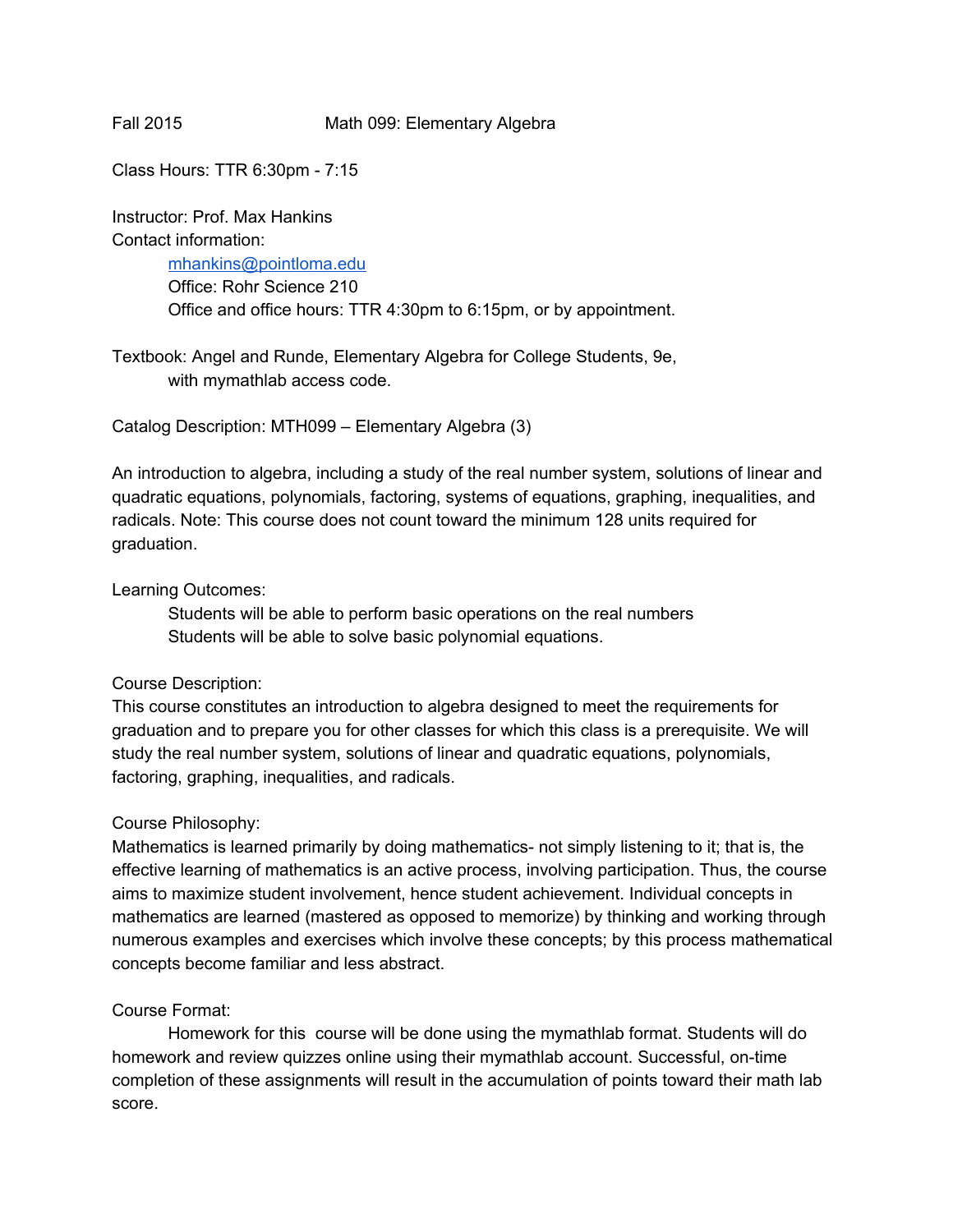Class time will be used for:

Introduction of topics from the text. Working examples from the text. New material presented in class. Questions on subject material. Guided exploration of new topics. Classwork from the book. Exams

## Grading:

Grades for the course will be based on: Mymathlab homework, review quizzes (30%), Midterm exam (25%), Final Exam (35%), Classwork (5%), Student notebook (5%).

Assignments will be due each week as given on the mymathlab site. A homework assignment is late if it is not received by its deadline. Late work need not be accepted. Work accepted late due to extenuating circumstances may be assessed a penalty.

## Exams and Final (25% midterm exam and 30% final exam):

Examinations and the Final Examination will include problems and questions over material assigned in the text, readings and handouts, as well as material presented in class. No examination shall be missed without prior consent by me or a well-documented emergency beyond your control. A score of zero will be assigned for an examination that is missed without prior consent or a well-documented emergency beyond your control. The examination schedule is included in the daily schedule.

## Student Notebook (5%)

Students will keep exams and certain completed handouts in a notebook. Other materials of the student's choice may also be included, such as questions and answers from class lectures, howto notes on math procedures, etc. Notebooks will be graded on completeness, accuracy, neatness and presentation.

## Final Exam: Date and Time

The final exam date and time is set by the university at the beginning of the semester and may not be changed by the instructor. Only in the case that a student is required to take three exams during the same day of finals week is an instructor authorized to change the exam date and time for that particular student. The final exam is Tuesday, December 15, 2015, from 7:30 to 9:30. The final exam is comprehensive.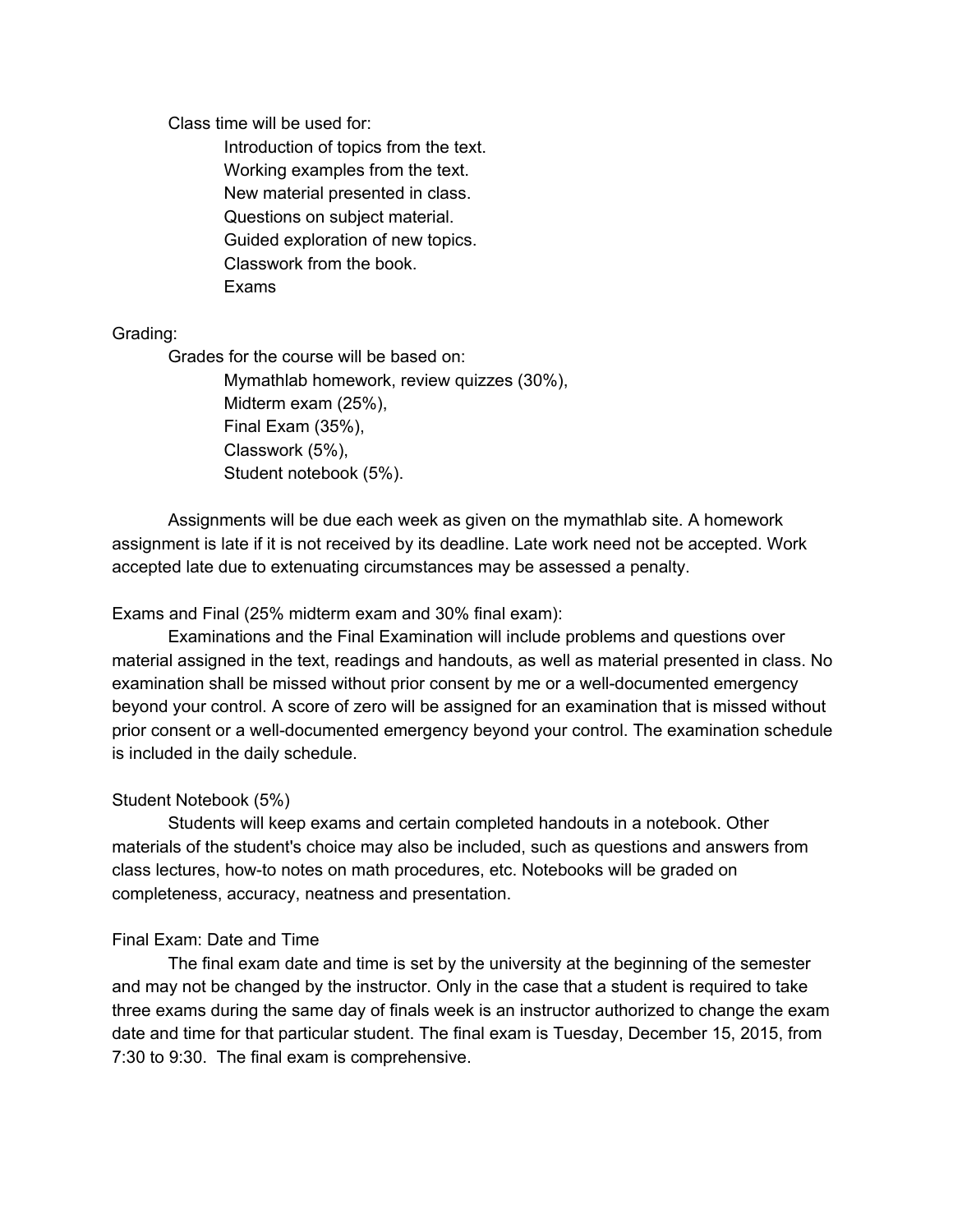#### Grading Scale:

Course grades will be assigned according to the following percentage scale:

A [92.5, 1000] A- [90.0, 92.5) B+ [87.5, 90.0) B [82.5, 87.5) B- [80.0, 82.5) C+ [77.5, 80.0) C [72.5, 77.5)  $C - [70.0, 72.5]$ D+ [67.5, 70.0) D [62.5, 67.5)  $D - [60.0, 62.5]$ F [0.0, 60.0)

Note that scores of 59.9 or lower will result in an F.

#### Attendance:

Attendance is expected at each class session. In the event of an absence you are responsible for the material covered in class and the assignments given that day. Regular and punctual attendance at all classes in which a student is registered is considered essential to optimum academic achievement. Therefore, regular attendance and participation in each course are minimal requirements to be met. There are no allowed or excused absences except as approved in writing by the Provost for specific students participating in certain university-sanctioned activities. Excused absences still count toward the 10%-20% limits, but allow students to make up work, quizzes, or tests missed as a result of a university-sanctioned activity. Activities of a unique nature, such as labs or other activities identified clearly on the syllabus, cannot be made up except in rare instances when instructors have given advanced, written approval for doing so. Whenever the number of accumulated absences in a class, for any cause, exceeds ten (10) percent of the total number of class meetings, the faculty member should send an e-mail to the student and the Vice Provost for Academic Administration (VPAA) warning of attendance jeopardy. If more than twenty (20) percent of the total number of class meetings is reported as missed, the faculty member or VPAA may initiate the student's deenrollment from the course without further advanced notice to the student. If the date of deenrollment is past the last date to withdraw from a class, the student will be assigned a grade of W or WF consistent with university policy in the Grading section of the catalog. There are no refunds for courses where a de-enrollment was processed. For more details see the PLNU catalog: http://catalog.pointloma.edu/content.php?catoid=14&navoid=1089#Class\_Attendance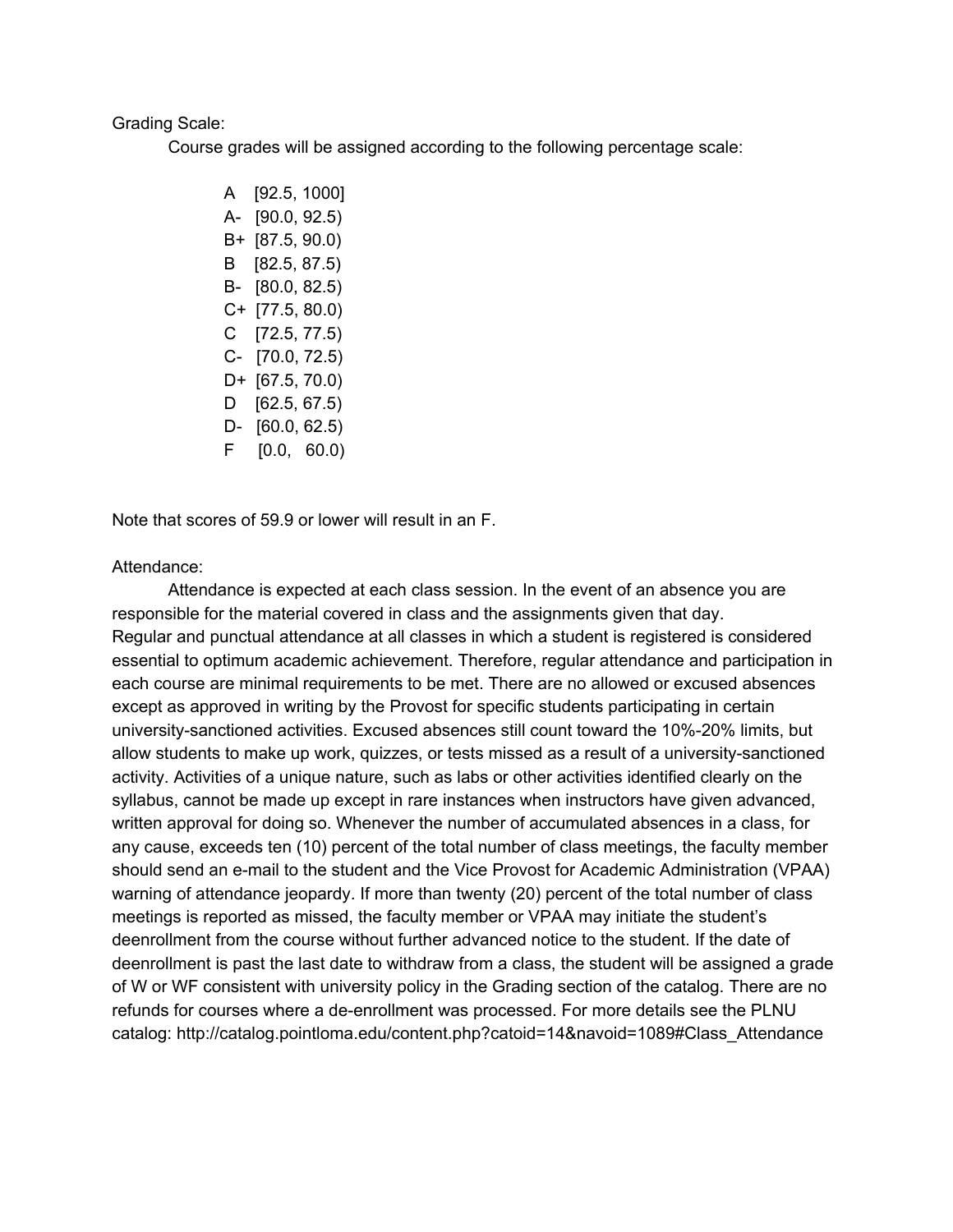# Class Enrollment:

It is the student's responsibility to maintain his/her class schedule. Should the need arise to drop this course (personal emergencies, poor performance, etc.), the student has the responsibility to follow through (provided the drop date meets the stated calendar deadline established by the university), not the instructor. Simply ceasing to attend this course or failing to follow through to arrange for a change of registration (drop/add) may easily result in a grade of F on the official transcript.

# Academic Accommodations:

While all students are expected to meet the minimum academic standards for completion of their courses as established by the instructors, students with special needs may require academic accommodations. At Point Loma Nazarene University, students requesting academic accommodations must file documentation with the Disability Resource Center (DRC), located in the Bond Academic Center. Once the student files documentation, the Disability Resource Center contacts the student's instructors and provides written recommendations for reasonable and appropriate accommodations to meet the individual needs of the student. This policy assists the university in its commitment to full compliance with Section 504 of the Rehabilitation Act of 1973, the Americans with Disabilities (ADA) Act of 1990, and ADA Amendments Act of 2008, all of which prohibit discrimination against students with special needs and guarantees all qualified students equal access to the benefits of PLNU programs and activities. For more details see the PLNU catalog:

http://catalog.pointloma.edu/content.php?catoid=14&navoid=1089#Academic\_Accommodations

Students with learning disabilities who may need accommodations should discuss options with the instructor during the first two weeks of class.

# Academic Honesty:

The Point Loma Nazarene University community holds the highest standards of honesty and integrity in all aspects of university life. Any violation of the university's commitment is a serious affront to the very nature of Point Loma's mission and purpose. Violations of academic honesty include cheating, plagiarism, falsification, aiding academic dishonesty, and malicious interference. The details of PLNU's meaning of each of these words can be found in the PLNU catalog at:

http://catalog.pointloma.edu/content.php?catoid=14&navoid=1089#Academic\_Honesty

A student remains responsible for the academic honesty of work submitted in PLNU courses and the consequences of academic dishonesty beyond receipt of the final grade in the class and beyond the awarding of the diploma. Ignorance of these catalog policies will not be considered a valid excuse or defense. Students may not withdraw from a course as a response to a consequence. A student who is caught cheating on any item of work will receive a zero on that item and may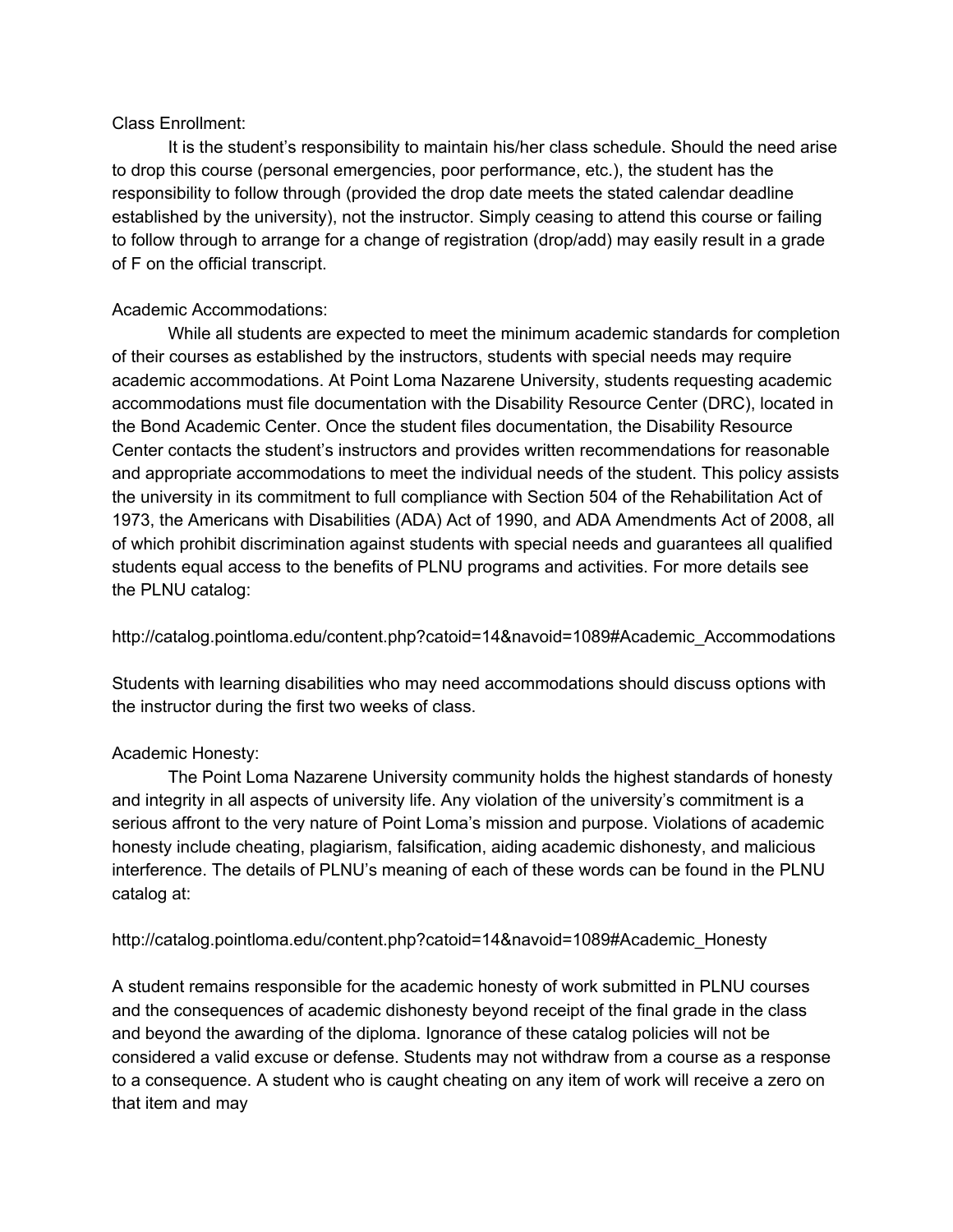receive an "F" for the semester. See the PLNU Catalog for a further explanation of the PLNU procedures for academic dishonesty:

(http://catalog.pointloma.edu/content.php?catoid=14&navoid=1089#Academic\_Honesty).

## Copyright Protected Materials

Point Loma Nazarene University, as a non-profit educational institution, is entitled by law to use materials protected by the US Copyright Act for classroom education. Any use of those materials outside the class may violate the law.

## General Advice:

The key to success in this class is to attend lectures regularly and do your homework. You learn mathematics by doing it yourself. You should expect to spend approximately two hours outside of class for every one hour in class working on homework and going over concepts. When doing homework, please note it is normal to not be able to do every problem correct on the first attempt. Do not be discouraged, instead seek help.

For the mymathlab work, it is important to work the problems on paper prior to entering your answer. You will be given several tries to answer a question correctly prior to getting it wrong. Pay particular attention to your review quiz performance these aassignments are designed to help you find out what you need to study more intently. If you notice a problem area, make a note of it. The more detailed your question is, the better the chance you will get a helpful answer.

Read the material prior to coming to class. It is not possible to learn most math "cold" the first time it is presented. If you try working the examples first, you will find it easier to follow me as I work them in class.

# Sources of Help:

1. Me. If you have questions, ask me. Because I have a hearing disability, the best time for asking questions is during the classwork time. I am also available during my office hours as listed above, or via email as listed above.

For common questions, I may post a livescribe explanation on the site.

2. FREE TUTORING- Math Learning Center, RS-230. Hours are posted on the door.

3. Other classmates. Form study groups! Work together!

4. The mymathlab site: This site has alternative sources of information on the class material.